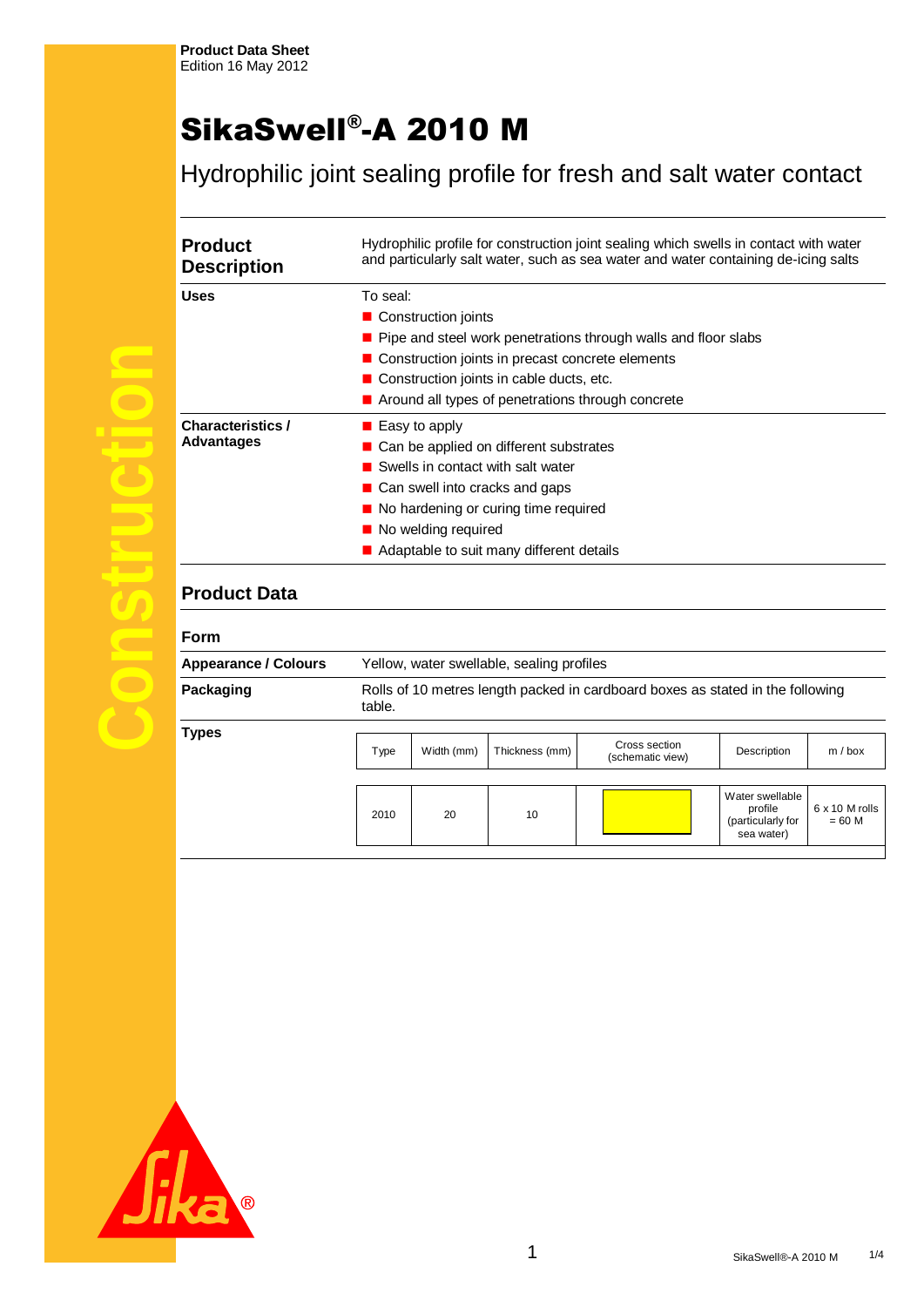#### **Storage**

**Storage Conditions / Shelf Life**

12 months from date of production if stored in unopened, undamaged and sealed original packaging in dry conditions at temperatures between +5°C and +35°C. Protect from UV light.

#### **Technical Data**



### **System Information**

| <b>Application Details</b>   |                                                                                                                                                                                                                     |
|------------------------------|---------------------------------------------------------------------------------------------------------------------------------------------------------------------------------------------------------------------|
| <b>Substrate Quality</b>     | The substrate must be sound, clean, dry or 'mat damp', free from all surface<br>contaminants.                                                                                                                       |
| <b>Substrate Preparation</b> | All loose particles, release agents, cement laitance, paint, rust and any other poorly<br>adhering materials must be removed by suitable hand or mechanical preparation.                                            |
|                              | Surfaces which are excessively rough can tend to leak later on. We recommend<br>smoothing the freshly placed concrete surface with a timber batten where the<br>SikaSwell A 2010 M sealing profile is to be placed. |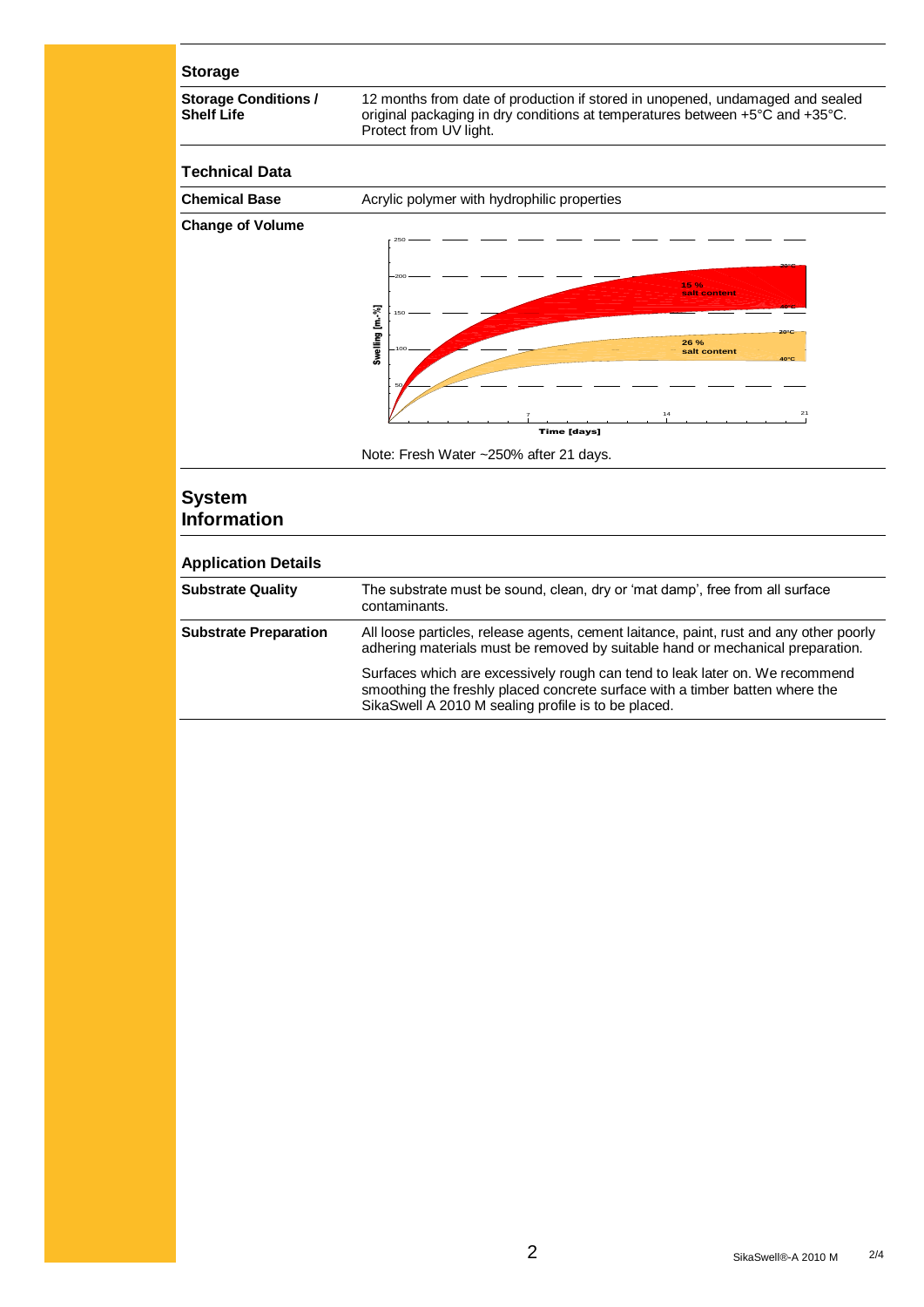| <b>Application</b><br><b>Instructions</b>   |                                                                                                                                                                               |  |
|---------------------------------------------|-------------------------------------------------------------------------------------------------------------------------------------------------------------------------------|--|
| <b>Application Method /</b><br><b>Tools</b> | Clean the surface thoroughly as any loose or friable<br>particles negatively affect the bond to the surface.                                                                  |  |
|                                             | Cut the SikaSwell®- A 2010 M Profile to the required<br>length.                                                                                                               |  |
|                                             | Apply the SikaSwell® S-2 (Adhesive) to the clean<br>concrete surface.                                                                                                         |  |
|                                             | Press the SikaSwell®- A 2010 M Profile into the<br>freshly applied SikaSwell S-2 (Adhesive).                                                                                  |  |
|                                             | It is important to ensure full bond to the surface.                                                                                                                           |  |
|                                             | The SikaSwell®- A 2010 M Profiles must have<br>concrete cover of at least 10 cm.                                                                                              |  |
|                                             | Protect the SikaSwell <sup>®</sup> - A 2010 M Profiles against<br>exposure to water (e.g. rain) until the next concrete<br>layer is placed.                                   |  |
|                                             |                                                                                                                                                                               |  |
|                                             | General:                                                                                                                                                                      |  |
|                                             | A full and continuous contact between SikaSwell®- A<br>2010 M Profiles and the substrate shall be obtained.                                                                   |  |
|                                             | During the concrete placement ensure that there is<br>full compaction around the SikaSwell®- A 2010 M<br>Profiles to produce dense concrete without<br>honeycombing or voids. |  |
|                                             | <b>Fixing details:</b>                                                                                                                                                        |  |
|                                             |                                                                                                                                                                               |  |
| <b>Cleaning of Tools</b>                    | Clean all tools and application equipment with Sika® Colma-Cleaner immediately<br>after use. Hardened / cured material (adhesive) can only be removed mechanically.           |  |